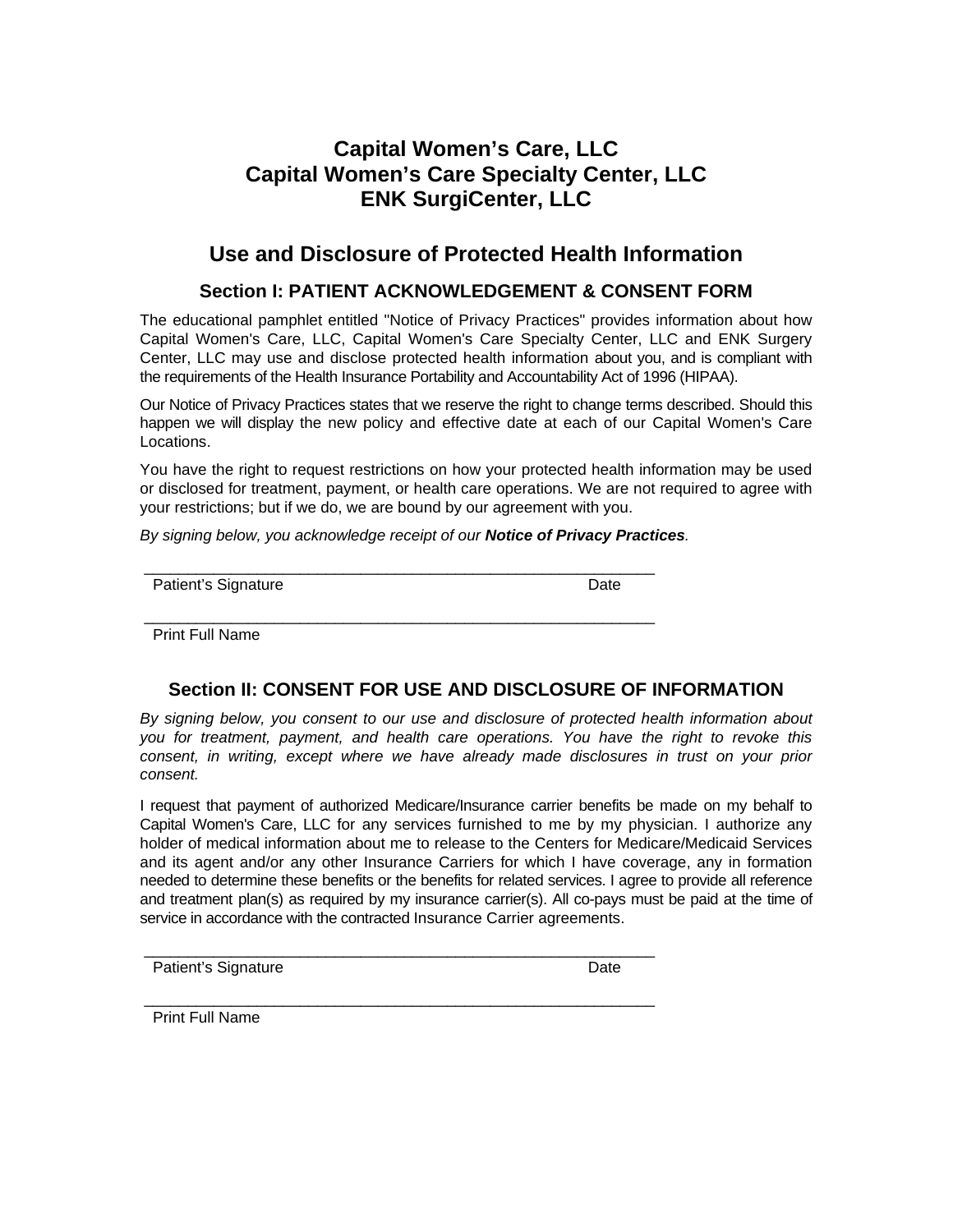## **Section III (Optional): PERSONAL REPRESENTATIVE, FAMILY OR OTHER ENTITIES AUTHORIZED ACCESS TO PROTECTED HEALTH INFORMATION TO BE USED AND/OR DISCLOSED**

Name or specifically identify these persons and/or other entities you are authorizing to make use of and/or to disclose your protected health information regarding treatment, payment and other healthcare operations.

| Relationship | Phone #      |
|--------------|--------------|
|              | Phone #      |
|              | Relationship |

### **Section IV: AUTHORIZATION FOR USE OF ANSWERING MACHINE AND/OR VOICE MAIL**

Capital Women's Care physicians and healthcare staff routinely are unable to contact patients directly during normal business hours. On these occasions our offices leave messages on communication devices provided by our patients. Due to the new federally mandated HIPAA Privacy Rule we must obtain your authorization to continue this mode of communication. Protected Health care Information that we may possibly disclose on your home, work, or cell phone would include, but is not limited to: test/lab results, prescription/pharmacy information, appointment instructions for visits and procedures, and surgical posting/scheduling information.

- \_\_\_\_\_ (Initial) Yes, I agree to allow Capital Women's Care physicians and healthcare staff to leave messages that include Protected Healthcare Information on all three communication devices: home, work and cell phone.
- \_\_\_\_\_ (Initial) I agree to allow Capital Women's Care physicians and healthcare staff to leave messages that include Protected Healthcare Information on the following: Please initial next to the applicable communication devices: home number, work number or dell number.
- \_\_\_\_\_ (Initial) No, I do not agree to allow Capital Women's Care physicians and healthcare staff to leave messages that include Protected Healthcare Information on my home, work and cell phone.

\_\_\_\_\_\_\_\_\_\_\_\_\_\_\_\_\_\_\_\_\_\_\_\_\_\_\_\_\_\_\_\_\_\_\_\_\_\_\_\_\_\_\_\_\_\_\_\_\_\_\_\_\_\_\_\_\_\_\_

Patient's Signature **Date**